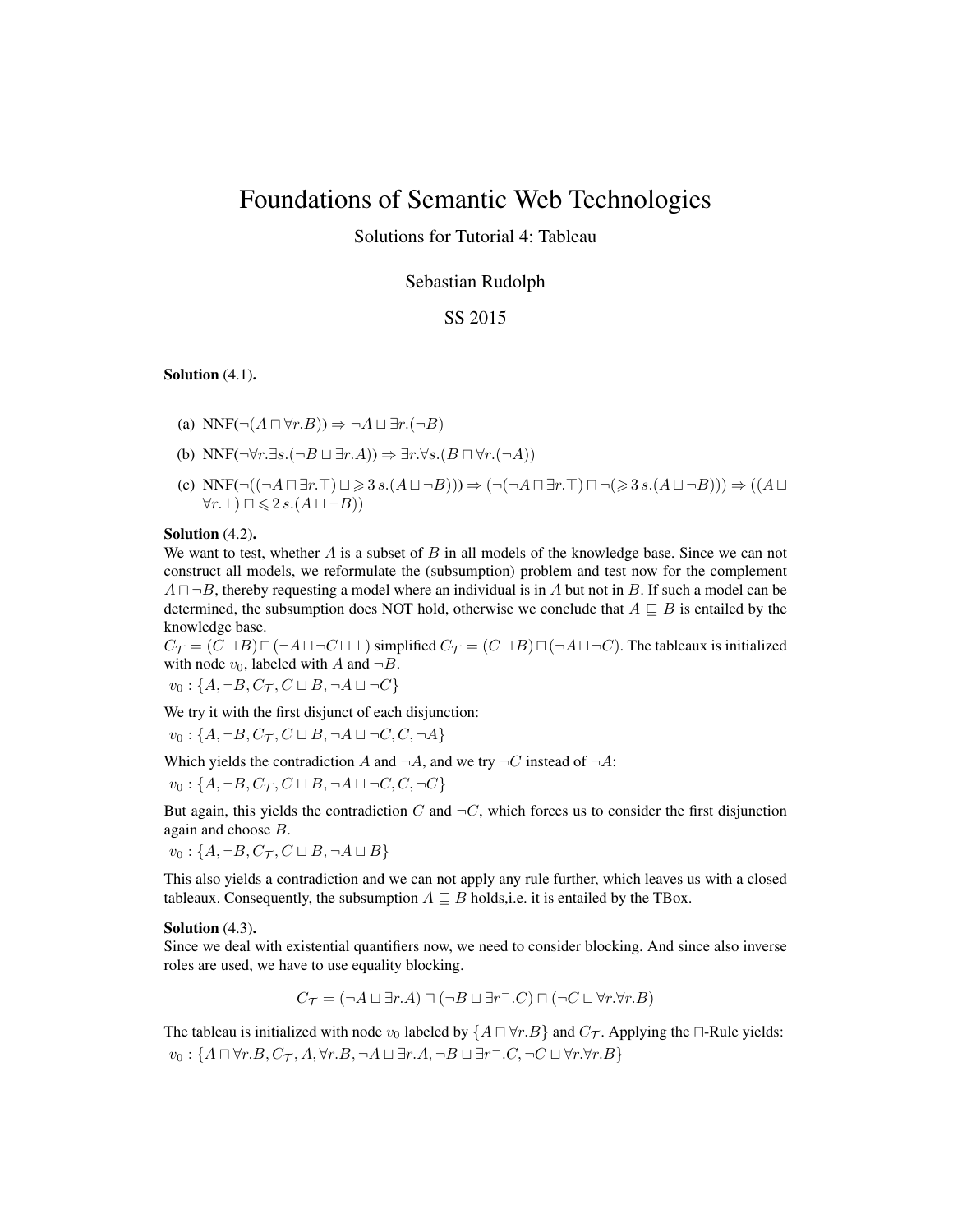Considering the disjunctions, we choose  $\exists r.A$  from the first one since  $\neg A$  would immediately raise a contradiction. From the remaining disjunctions we can choose the first disjuncts without causing a clash:

$$
v_0: \quad \{A\sqcap \forall r.B, C_{\mathcal{T}}, A, \forall r.B, \neg A\sqcup \exists r.A, \neg B\sqcup \exists r^-.C, \neg C\sqcup \forall r. \forall r.B \\ \exists r.A, \neg B, \neg C\}
$$

We apply the  $\exists$ -Rule on  $\exists r.A$  now and add  $C_{\mathcal{T}}$  as well as the conjunctions (in  $C_{\mathcal{T}}$ ) to the label of  $v_1$ :

$$
v_0 \quad \{A \sqcap \forall r.B, C_{\mathcal{T}}, A, \forall r.B, \neg A \sqcup \exists r.A, \neg B \sqcup \exists r^-.C, \neg C \sqcup \forall r. \forall r.B \sqcup \exists r.A, \neg B, \neg C\}
$$
\n
$$
\bigg| r \quad \{A, C_{\mathcal{T}}, \neg A \sqcup \exists r.A, \neg B \sqcup \exists r^-.C, \neg C \sqcup \forall r. \forall r.B \}
$$

Now we can propagate B over the r-edge to  $v_1$  by applying the  $\forall$ -Rule to  $\forall r.B.$  As well as we can apply the  $\Box$ -Rule (in  $v_0$  and  $v_1$ ) to all three disjunctions, where we choose the second disjunct  $\exists r.A$ from the first, and respectively the first disjunct from the remaining disjunctions. But the choice of  $\neg B$  yields a contradiction:

$$
\begin{array}{ll} v_0 & \{A\sqcap \forall r.B, C_{\mathcal{T}}, A, \forall r.B, \neg A \sqcup \exists r.A, \neg B \sqcup \exists r^-.C, \neg C \sqcup \forall r. \forall r.B, \\ & \qquad \exists r.A, \neg B, \neg C\} \\ v_1 & \{A, C_{\mathcal{T}}, \neg A \sqcup \exists r.A, \neg B \sqcup \exists r^-.C, \neg C \sqcup \forall r. \forall r.B, \\ & B, \exists r.A, \neg B, \neg C\} \end{array}
$$

Thus we revise our previous decision in  $v_1$  and choose  $\exists r^- . C$  instead:

$$
v_0 \n\begin{cases}\n\{A \sqcap \forall r.B, C_{\mathcal{T}}, A, \forall r.B, \neg A \sqcup \exists r.A, \neg B \sqcup \exists r^-.C, \neg C \sqcup \forall r.\forall r.B, \\
\vdots \\
\vdots \\
\{A, C_{\mathcal{T}}, \neg A \sqcup \exists r.A, \neg B \sqcup \exists r^-.C, \neg C \sqcup \forall r.\forall r.B, \\
B, \exists r.A, \exists r^-.C, \neg C\}\n\end{cases}
$$

We apply again the  $\exists$ -Rule to to  $\exists r.A$  and  $\exists r^-.C$  in  $v_1$ . Again we add  $C_{\mathcal{T}}$  to both new nodes, and apply the  $\Box$ -Rule on  $C_{\mathcal{T}}$ . For the node introduced via  $\exists r.A$ , we can already add B to its label ( $\forall$ -Rule), which restricts our choice for the second disjunction:

$$
\begin{array}{cc}\n & \{A\sqcap \forall r.B, C_{\mathcal{T}}, A, \forall r.B, \neg A \sqcup \exists r.A, \neg B \sqcup \exists r^-.C, \neg C \sqcup \forall r. \forall r.B, \\ & \downarrow r & \{A, C_{\mathcal{T}}, \neg A \sqcup \exists r.A, \neg B \sqcup \exists r^-.C, \neg C \sqcup \forall r. \forall r.B, \\ & \downarrow r & \{A, C_{\mathcal{T}}, \neg A \sqcup \exists r.A, \neg B \sqcup \exists r^-.C, \neg C \sqcup \forall r. \forall r.B, \\ & B, \exists r.A, \exists r^-.C, \neg C\} \\
 & \downarrow r & \{A, C_{\mathcal{T}}, \neg A \sqcup \exists r.A, \neg B \sqcup \exists r^-.C, \neg C \sqcup \forall r. \forall r.B, \\ & B, \exists r.A, \exists r^-.C, \neg C\} \\
 & \downarrow c & \{C, C_{\mathcal{T}}, \neg A \sqcup \exists r.A, \neg B \sqcup \exists r^-.C, \neg C \sqcup \forall r. \forall r.B, \\ & \neg A, \neg B, \forall r. \forall r.B\}\n\end{array}
$$

 $v_1$  blocks  $v_2$  now (equal labeling), but we can apply the  $\forall$ -Rule on  $\forall r.\forall r.B$  in  $v_3$ :

$$
\begin{array}{cc}\n & \{A\sqcap \forall r.B, C_{\mathcal{T}}, A, \forall r.B, \neg A \sqcup \exists r.A, \neg B \sqcup \exists r^-.C, \neg C \sqcup \forall r. \forall r.B, \\ & \downarrow r & \{A, C_{\mathcal{T}}, \neg A \sqcup \exists r.A, \neg B \sqcup \exists r^-.C, \neg C \sqcup \forall r. \forall r.B, \\ & \downarrow r & \{A, C_{\mathcal{T}}, \neg A \sqcup \exists r.A, \neg B \sqcup \exists r^-.C, \neg C \sqcup \forall r. \forall r.B, \\ & B, \exists r.A, \exists r^-.C, \neg C, \forall r.B\} \\
 & r^- & \downarrow r & \{A, C_{\mathcal{T}}, \neg A \sqcup \exists r.A, \neg B \sqcup \exists r^-.C, \neg C \sqcup \forall r. \forall r.B, \\ & B, \exists r.A, \exists r^-.C, \neg C\} \\
 & \{C, C_{\mathcal{T}}, \neg A \sqcup \exists r.A, \neg B \sqcup \exists r^-.C, \neg C \sqcup \forall r. \forall r.B, \\ & \neg A, \neg B, \forall r. \forall r.B\}\n\end{array}
$$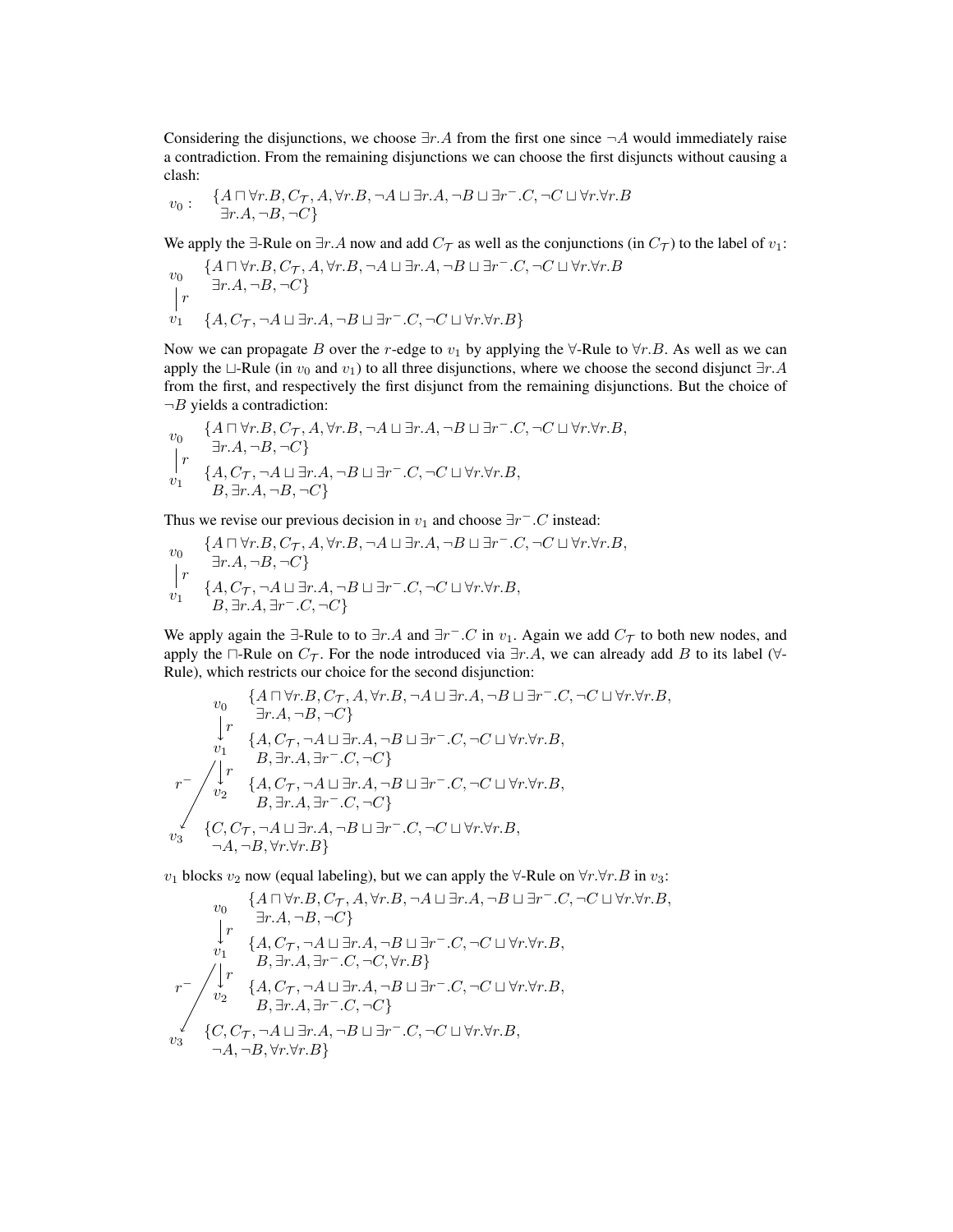where  $\forall r.B$  in  $v_1$  is already satisfied, since B is in the label of  $v_2$  which is not longer blocked by  $v_1$ . We can therefore apply the  $\exists$ -Rule on  $\exists r^- . C$  and  $\exists r.A$  in  $v_2$  (we omit the label of  $v_3$  in the sequel):

$$
\begin{array}{cccc}\n & \left\{A\sqcap \forall r.B, C_{\mathcal{T}}, A, \forall r.B, \neg A \sqcup \exists r.A, \neg B \sqcup \exists r^-.C, \neg C \sqcup \forall r.\forall r.B, \\ \downarrow r & \exists r.A, \neg B, \neg C \right\} \\
 & \downarrow r & \left\{A, C_{\mathcal{T}}, \neg A \sqcup \exists r.A, \neg B \sqcup \exists r^-.C, \neg C \sqcup \forall r.\forall r.B, \\ r^-\right.\n & \left.\begin{array}{c} p & B, \exists r.A, \exists r^-.C, \neg C, \forall r.B \\ \downarrow r & B, \exists r.A, \exists r^-.C, \neg C, \forall r.B \end{array}\right\} \\
 & \downarrow r & \left\{A, C_{\mathcal{T}}, \neg A \sqcup \exists r.A, \neg B \sqcup \exists r^-.C, \neg C \sqcup \forall r.\forall r.B, \\ B, \exists r.A, \exists r^-.C, \neg C \right\} \\
 & r^-\left\{\begin{array}{c} r & \left\{A, C_{\mathcal{T}}, \neg A \sqcup \exists r.A, \neg B \sqcup \exists r^-.C, \neg C \sqcup \forall r.\forall r.B, \\ B, \exists r.A, \exists r^-.C, \neg C \right\} \\ v_5 & \left\{C, C_{\mathcal{T}}, \neg A \sqcup \exists r.A, \neg B \sqcup \exists r^-.C, \neg C \sqcup \forall r.\forall r.B, \\ \neg A, \neg B, \forall r.\forall r.B \right\}\n\end{array}\right\}\n\end{array}
$$

Again we apply the  $\forall$ -Rule on  $\forall r.\forall r.B$  in  $v_5$ , which makes  $v_2$  blocked by  $v_1$  again, as well as  $v_4$  and  $v<sub>5</sub>$  are indirectly blocked:

$$
\begin{array}{cccc}\n & \left\{A\sqcap \forall r.B, C_{\mathcal{T}}, A, \forall r.B, \neg A \sqcup \exists r.A, \neg B \sqcup \exists r^-.C, \neg C \sqcup \forall r. \forall r.B, \\ \rVert r & \left\{A, C_{\mathcal{T}}, \neg A \sqcup \exists r.A, \neg B \sqcup \exists r^-.C, \neg C \sqcup \forall r. \forall r.B, \\ r & \left\{A, C_{\mathcal{T}}, \neg A \sqcup \exists r.A, \neg B \sqcup \exists r^-.C, \neg C \sqcup \forall r. \forall r.B, \\ \rVert r & B, \exists r.A, \exists r^-.C, \neg C, \forall r.B\} \\ v_3 & v_2 & \left\{A, C_{\mathcal{T}}, \neg A \sqcup \exists r.A, \neg B \sqcup \exists r^-.C, \neg C \sqcup \forall r. \forall r.B, \\ \rVert r & B, \exists r.A, \exists r^-.C, \neg C, \forall r.B\} \\ r^{-} & \left\{r\right\} & \left\{A, C_{\mathcal{T}}, \neg A \sqcup \exists r.A, \neg B \sqcup \exists r^-.C, \neg C \sqcup \forall r. \forall r.B, \\ \rVert r & B, \exists r.A, \exists r^-.C, \neg C\} \\ v_5 & \left\{C, C_{\mathcal{T}}, \neg A \sqcup \exists r.A, \neg B \sqcup \exists r^-.C, \neg C \sqcup \forall r. \forall r.B, \\ \neg A, \neg B, \forall r. \forall r.B\}\n\end{array}
$$

The tableau terminates at this point, since no rule can be applied anymore.

### Solution  $(4.4)$ .

We reconstruct what Markus has done. We have:

$$
C_{\mathcal{T}} = (\neg A \sqcup (\exists r^- . A \sqcap \exists r.B)) \sqcap \leqslant 1 r
$$

and initialize a tableau with a single node  $v_0$ , labeled with  $B \sqcap \exists r^- A$ . We add  $C_{\mathcal{T}}$  and apply the  $\Box$ -Rule. We choose  $\neg A$  for the  $\Box$ -Rule application and obtain:

 $v_0 \quad \{B \sqcap \exists r^- . A, C_{\mathcal{T}}, B, \exists r^- . A, \neg A \sqcup (\exists r^- . A \sqcap \exists r.B), \leqslant 1r, \neg A\}$ 

Then we apply the  $\exists$ -Rule on  $\exists r^- A$ , apply the  $\sqcap$ - and  $\sqcup$ -Rule, but we can not choose  $\neg A$  without causing a contradiction:

$$
\begin{aligned} &v_0 \quad \{B \sqcap \exists r^- . A, C_{\mathcal{T}}, B, \exists r^- . A, \neg A \sqcup (\exists r^- . A \sqcap \exists r. B), \leqslant 1\, r, \neg A\} \\ &v_1 \quad \ \{A, C_{\mathcal{T}}, \neg A \sqcup (\exists r^- . A \sqcap \exists r. B), \leqslant 1\, r, \exists r^- . A \sqcap \exists r. B, \exists r^- . A, \exists r. B\} \end{aligned}
$$

The same steps for  $\exists r.A$  we reconsider in  $v_1$  ( $\exists r.B$  is already satisfied in  $v_0$ ):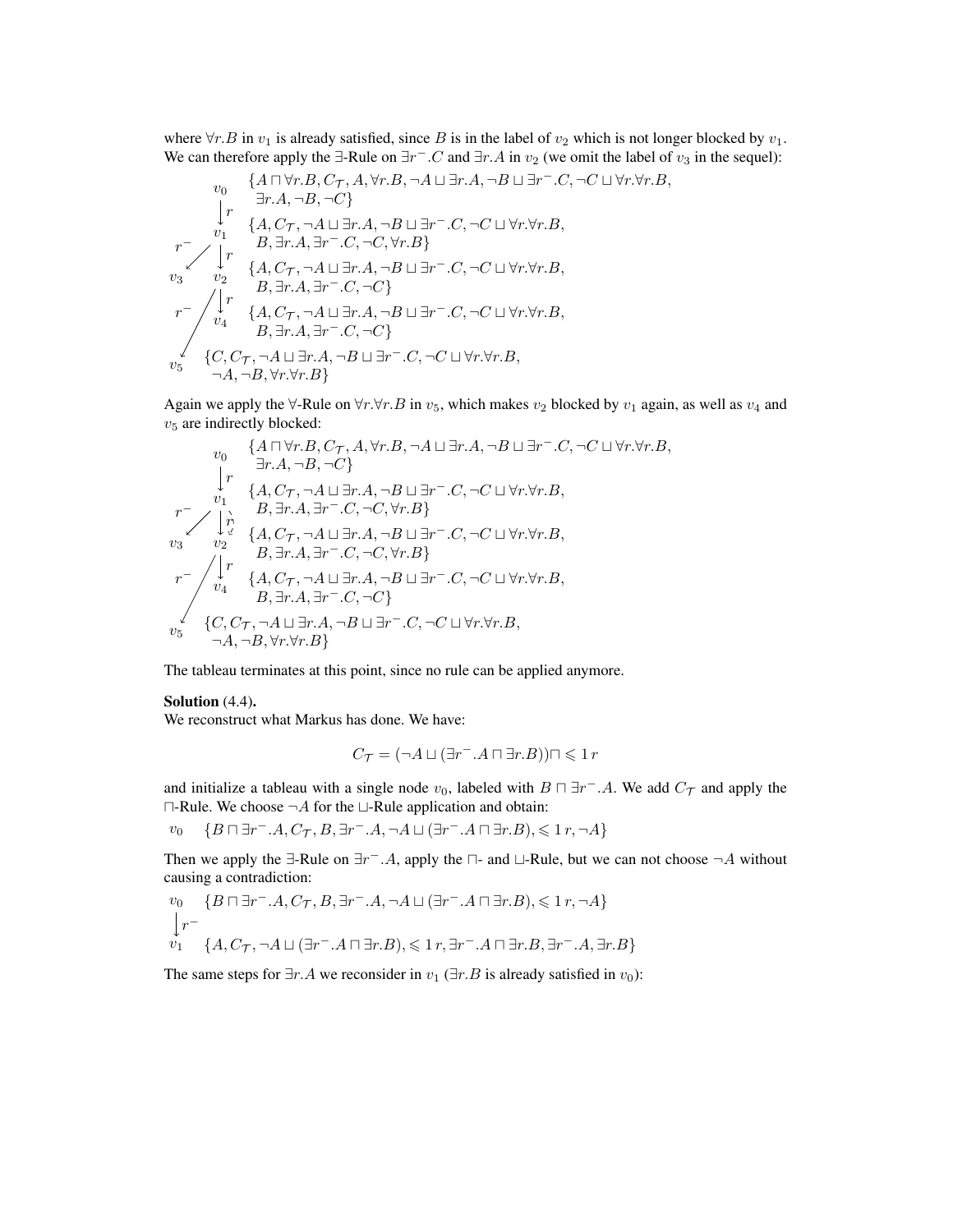$$
\begin{aligned} &v_0 &\{B\sqcap \exists r^-.A, C_{\mathcal{T}}, B, \exists r^-.A, \neg A \sqcup (\exists r^-.A\sqcap \exists r.B), \leqslant 1\, r, \neg A\} \\ &\big\downarrow r^- &\\ &v_1 &\{A, C_{\mathcal{T}}, \neg A \sqcup (\exists r^-.A\sqcap \exists r.B), \leqslant 1\, r, \exists r^-.A\sqcap \exists r.B, \exists r^-.A, \exists r.B\} \\ &\big\downarrow r^- &\\ &v_2 &\{A, C_{\mathcal{T}}, \neg A \sqcup (\exists r^-.A\sqcap \exists r.B), \leqslant 1\, r, \exists r^-.A\sqcap \exists r.B, \exists r^-.A, \exists r.B\} \end{aligned}
$$

Finally we constructed the situation Markus has ended up in. But what Markus has forgotten, is that we have to use pairwise-blocking when dealing with inverse  $(r^{-})$  and functional  $(\leq 1 r)$  roles. Thus, we need to continue and apply the  $\exists$ -Rule on the two existentials in  $v_2$  ( $\exists r^-$ . B is not satisfied by the predecessor anymore):

$$
\begin{array}{c} v_0 = \{B \sqcap \exists r^-.A, C_{\mathcal{T}}, B, \exists r^-.A, \neg A \sqcup (\exists r^-.A \sqcap \exists r.B), \leqslant 1\, r, \neg A\} \\ \downarrow r^- \\ v_1 = \{A, C_{\mathcal{T}}, \neg A \sqcup (\exists r^-.A \sqcap \exists r.B), \leqslant 1\, r, \exists r^-.A \sqcap \exists r.B, \exists r^-.A, \exists r.B\} \\ \downarrow r^- \\ v_2 = \{A, C_{\mathcal{T}}, \neg A \sqcup (\exists r^-.A \sqcap \exists r.B), \leqslant 1\, r, \exists r^-.A \sqcap \exists r.B, \exists r^-.A, \exists r.B\} \\ r^- \left\{\begin{matrix} r^- \\ v_3 \end{matrix} \right. \left.\left.\begin{matrix} \{A, C_{\mathcal{T}}, \neg A \sqcup (\exists r^-.A \sqcap \exists r.B), \leqslant 1\, r, \exists r^-.A \sqcap \exists r.B, \exists r^-.A, \exists r.B\} \\ \neg A \end{matrix} \right. \right. \\ \left. \begin{matrix} \{B, C_{\mathcal{T}}, \neg A \sqcup (\exists r^-.A \sqcap \exists r.B), \leqslant 1\, r, \neg A\} \\ \end{matrix} \right. \end{array}
$$

The restriction  $\leq 1 r$  for  $v_2$  is now violated (flip the inverse roles in mind). We therefore have to merge  $v_4$  and  $v_1$ , leading to contradiction, such that we first choose the other disjunct in  $v_4$ ,  $(\exists r - A \Box \exists r.B)$ :

$$
\begin{array}{c} v_0 = \{B \sqcap \exists r^-, A, C_{\mathcal{T}}, B, \exists r^-, A, \neg A \sqcup (\exists r^-, A \sqcap \exists r.B), \leqslant 1\, r, \neg A\} \\ \downarrow r^- \\ v_1 = \{A, C_{\mathcal{T}}, \neg A \sqcup (\exists r^-, A \sqcap \exists r.B), \leqslant 1\, r, \exists r^-, A \sqcap \exists r.B, \exists r^-, A, \exists r.B\} \\ \downarrow r^- \\ v_2 = \{A, C_{\mathcal{T}}, \neg A \sqcup (\exists r^-, A \sqcap \exists r.B), \leqslant 1\, r, \exists r^-, A \sqcap \exists r.B, \exists r^-, A, \exists r.B\} \\ r^- \\ v_3 = \{A, C_{\mathcal{T}}, \neg A \sqcup (\exists r^-, A \sqcap \exists r.B), \leqslant 1\, r, \exists r^-, A \sqcap \exists r.B, \exists r^-, A, \exists r.B\} \\ v_4 = \{B, C_{\mathcal{T}}, \neg A \sqcup (\exists r^-, A \sqcap \exists r.B), \leqslant 1\, r, \exists r^-, A \sqcap \exists r.B, \exists r^-, A, \exists r.B\} \end{array}
$$

Merging  $v_4$  with  $v_1$  is now possible, for which we add B to  $v_1$ :

$$
\begin{aligned} &v_0=\{B\sqcap \exists r^-.A, C_{\mathcal{T}}, B, \exists r^-.A, \neg A\sqcup(\exists r^-.A\sqcap \exists r.B),\leqslant 1\,r, \neg A\}\\ &\big\downarrow r^-\\ &v_1=\{A, C_{\mathcal{T}}, \neg A\sqcup(\exists r^-.A\sqcap \exists r.B),\leqslant 1\,r, \exists r^-.A\sqcap \exists r.B, \exists r^-.A, \exists r.B, B\}\\ &\big\downarrow r^-\\ &v_2=\{A, C_{\mathcal{T}}, \neg A\sqcup(\exists r^-.A\sqcap \exists r.B),\leqslant 1\,r, \exists r^-.A\sqcap \exists r.B, \exists r^-.A, \exists r.B\}\\ &v_3=\{A, C_{\mathcal{T}}, \neg A\sqcup(\exists r^-.A\sqcap \exists r.B),\leqslant 1\,r, \exists r^-.A\sqcap \exists r.B, \exists r^-.A, \exists r.B\} \end{aligned}
$$

We still can not reach a blocking situation and therefore generate successors for  $v_3 \sim$  applying the ∃-Rule):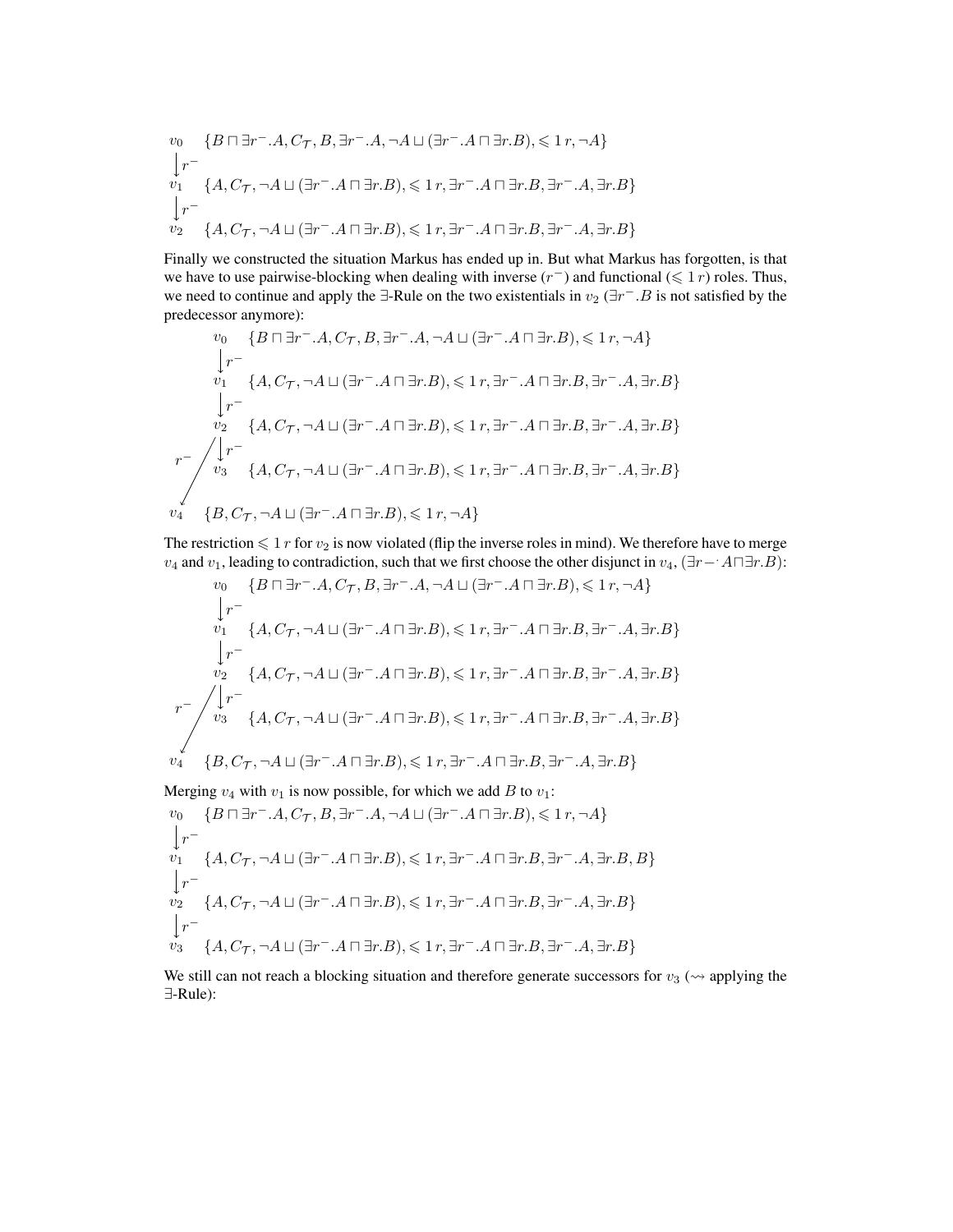$$
v_0 \{B \sqcap \exists r^-, A, C_{\mathcal{T}}, B, \exists r^-, A, \neg A \sqcup (\exists r^-, A \sqcap \exists r.B), \leqslant 1 r, \neg A\}
$$
\n
$$
\downarrow r^-
$$
\n
$$
v_1 \{A, C_{\mathcal{T}}, \neg A \sqcup (\exists r^-, A \sqcap \exists r.B), \leqslant 1 r, \exists r^-, A \sqcap \exists r.B, \exists r^-, A, \exists r.B, B\}
$$
\n
$$
\downarrow r^-
$$
\n
$$
v_2 \{A, C_{\mathcal{T}}, \neg A \sqcup (\exists r^-, A \sqcap \exists r.B), \leqslant 1 r, \exists r^-, A \sqcap \exists r.B, \exists r^-, A, \exists r.B\}
$$
\n
$$
\downarrow r^-
$$
\n
$$
v_3 \{A, C_{\mathcal{T}}, \neg A \sqcup (\exists r^-, A \sqcap \exists r.B), \leqslant 1 r, \exists r^-, A \sqcap \exists r.B, \exists r^-, A, \exists r.B\}
$$
\n
$$
\downarrow \qquad r^+
$$
\n
$$
\{A, C_{\mathcal{T}}, \neg A \sqcup (\exists r^-, A \sqcap \exists r.B), \leqslant 1 r, \exists r^-, A \sqcap \exists r.B, \exists r^-, A, \exists r.B\}
$$
\n
$$
v_5 \{B, C_{\mathcal{T}}, \neg A \sqcup (\exists r^-, A \sqcap \exists r.B), \leqslant 1 r, \exists r^-, A \sqcap \exists r.B, \exists r^-, A, \exists r.B\}
$$

Since  $\leq 1 r$  is violated again in  $v_3$  this time, we need to merge  $v_5$  with  $v_2$ . We make the same choice for the disjunction in  $v_5$  and merge:

$$
\begin{aligned} &v_0=\{B\sqcap \exists r^-.A, C_{\mathcal{T}}, B, \exists r^-.A, \neg A\sqcup(\exists r^-.A\sqcap \exists r.B),\leqslant 1\,r, \neg A\}\\ &\big\downarrow r^-\\ &v_1=\{A, C_{\mathcal{T}}, \neg A\sqcup(\exists r^-.A\sqcap \exists r.B),\leqslant 1\,r, \exists r^-.A\sqcap \exists r.B, \exists r^-.A, \exists r.B, B\}\\ &\big\downarrow r^-\\ &v_2=\{A, C_{\mathcal{T}}, \neg A\sqcup(\exists r^-.A\sqcap \exists r.B),\leqslant 1\,r, \exists r^-.A\sqcap \exists r.B, \exists r^-.A, \exists r.B, B\}\\ &\big\downarrow r^-\\ &v_3=\{A, C_{\mathcal{T}}, \neg A\sqcup(\exists r^-.A\sqcap \exists r.B),\leqslant 1\,r, \exists r^-.A\sqcap \exists r.B, \exists r^-.A, \exists r.B\}\\ &\big\downarrow r^-\\ &v_4=\{A, C_{\mathcal{T}}, \neg A\sqcup(\exists r^-.A\sqcap \exists r.B),\leqslant 1\,r, \exists r^-.A\sqcap \exists r.B, \exists r^-.A, \exists r.B\} \end{aligned}
$$

We conduct the previous two steps again (introduce successors of  $v_4$  and then merge) and obtain:

$$
v_0 \{B \sqcap \exists r^-.A, C_{\mathcal{T}}, B, \exists r^-.A, \neg A \sqcup (\exists r^-.A \sqcap \exists r.B), \leqslant 1 r, \neg A\}
$$
\n
$$
\downarrow r^-
$$
\n
$$
v_1 \{A, C_{\mathcal{T}}, \neg A \sqcup (\exists r^-.A \sqcap \exists r.B), \leqslant 1 r, \exists r^-.A \sqcap \exists r.B, \exists r^-.A, \exists r.B, B\}
$$
\n
$$
\downarrow r^-
$$
\n
$$
v_2 \{A, C_{\mathcal{T}}, \neg A \sqcup (\exists r^-.A \sqcap \exists r.B), \leqslant 1 r, \exists r^-.A \sqcap \exists r.B, \exists r^-.A, \exists r.B, B\}
$$
\n
$$
\downarrow r^-
$$
\n
$$
v_3 \{A, C_{\mathcal{T}}, \neg A \sqcup (\exists r^-.A \sqcap \exists r.B), \leqslant 1 r, \exists r^-.A \sqcap \exists r.B, \exists r^-.A, \exists r.B, B\}
$$
\n
$$
\downarrow r^-
$$
\n
$$
v_4 \{A, C_{\mathcal{T}}, \neg A \sqcup (\exists r^-.A \sqcap \exists r.B), \leqslant 1 r, \exists r^-.A \sqcap \exists r.B, \exists r^-.A, \exists r.B\}
$$
\n
$$
\downarrow r^-
$$
\n
$$
v_5 \{A, C_{\mathcal{T}}, \neg A \sqcup (\exists r^-.A \sqcap \exists r.B), \leqslant 1 r, \exists r^-.A \sqcap \exists r.B, \exists r^-.A, \exists r.B\}
$$

Ultimately we can derive a blocking situation with the pairs  $(v_1, v_2)$  and  $(v_2, v_3)$ , hence  $x = v_2$  and predecessor  $x' = v_1$  blocks  $y = v_3$  with predecessor  $y' = v_2$ , and therefore  $v_2$  blocks  $v_3$  directly.

Markus mistake was to not consider (user) pairwise blocking when dealing with inverse roles in combination with functional ones.

#### Solution  $(4.5)$ .

Axioms of the form  $\top \sqsubseteq \leq 1$  r.A are transformed in  $C_{\mathcal{T}}$  (NNF) to  $\sqsubseteq \leq 1$  r.A, where r is referred to be functional in the  $\leq 1$ -Rule. We can extend the rule as follows: